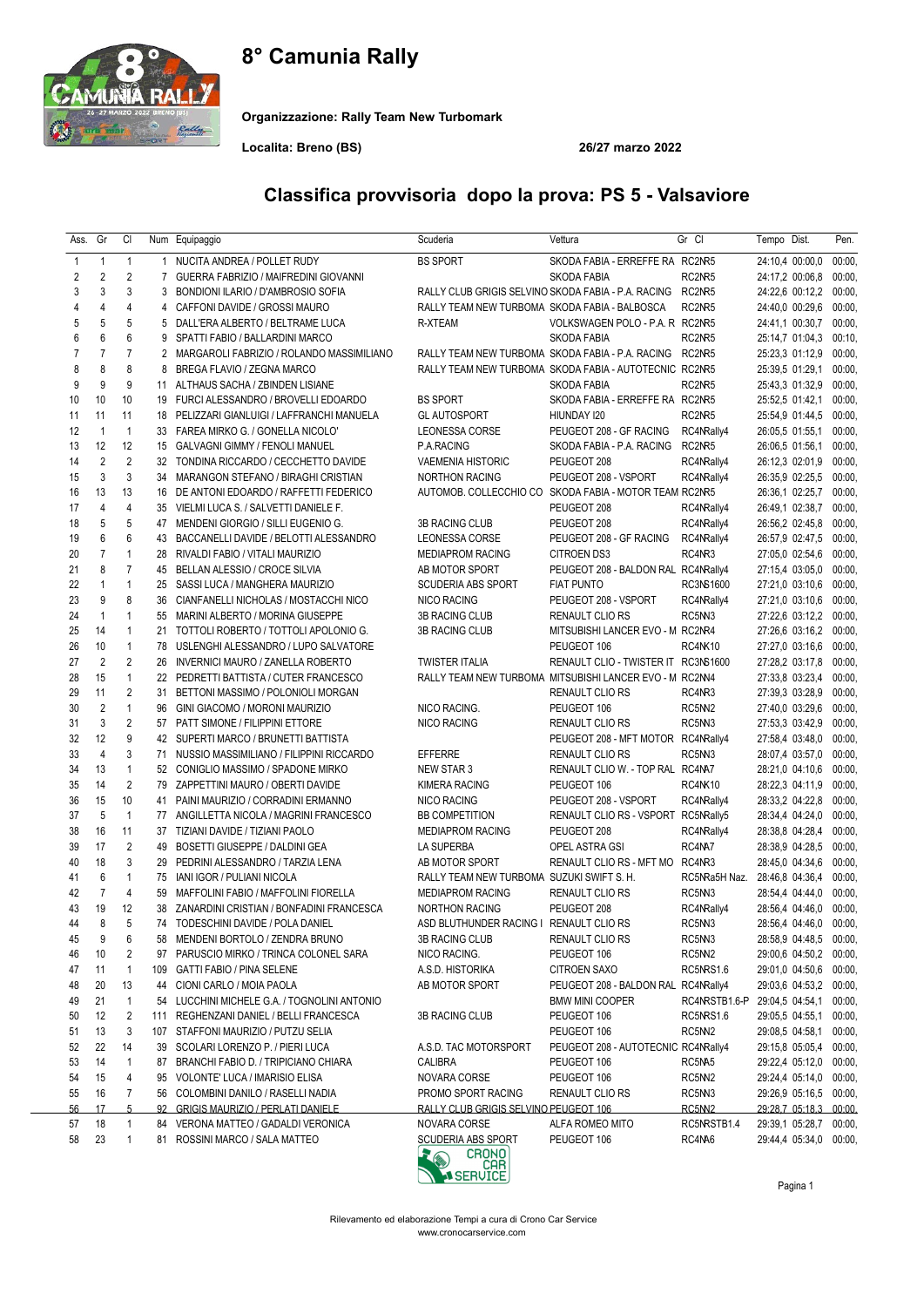## 8° Camunia Rally



Organizzazione: Rally Team New Turbomark

Localita: Breno (BS) 26/27 marzo 2022

### Classifica provvisoria dopo la prova: PS 5 - Valsaviore

| Ass. | Gr | <b>CI</b>      | Num | Equipaggio                                 | Scuderia                           | Vettura                             | Gr Cl             | Tempo Dist.     | Pen.   |
|------|----|----------------|-----|--------------------------------------------|------------------------------------|-------------------------------------|-------------------|-----------------|--------|
| 59   | 19 | 6              | 104 | MANGERUCA ALEX / POZZOLI MATTIA            | ASD BLUTHUNDER RACING I            | PEUGEOT 106                         | RC5NN2            | 29:57,4 05:47,0 | 00:00. |
| 60   | 20 | 7              | 89  | DORIGO GIANLUCA / MORELLI LUCA             |                                    | PEUGEOT 106                         | RC5NN2            | 29:57,9 05:47,5 | 00:00. |
| 61   | 21 | 8              | 72  | MASSANO STEFANO / CASELLATO GIULIA         | METECO CORSE                       | <b>RENAULT CLIO W.</b>              | RC5NN3            | 30:01.0 05:50.6 | 00:00. |
| 62   | 22 | 8              | 106 | RAMPONI STEFANO / MILANI SAMANTA           | ASD DNA MOTORSPORT                 | CITROEN SAXO                        | RC5NN2            | 30:05.9 05:55.5 | 00:00  |
| 63   | 23 | 9              | 91  | RANTUCCIO PIERO / TIRABOSCHI VALENTINO     | RALLY TEAM NEW TURBOMA PEUGEOT 106 |                                     | RC5NN2            | 30:17,4 06:07,0 | 00:00. |
| 64   | 24 | 10             | 99  | CRIPPA ANDREA / TABACCO GIUSEPPE           |                                    | PEUGEOT 106                         | RC5NN2            | 30:17,5 06:07,1 | 00:00  |
| 65   | 25 | 9              | 73  | PELAZZI CORRADO S. / AMATO FRANCESCA A.    | <b>NICO RACING</b>                 | <b>RENAULT CLIO RS</b>              | RC5NN3            | 30:23,1 06:12,7 | 00:00. |
| 66   | 26 | 2              | 76  | MANFRIN PIETRO / POLTRONIERI DAMIANO       | <b>RALLY SPORT EVOLUTION</b>       | <b>RENAULT CLIO RS - RALLY S</b>    | RC5NRally5        | 30:50.4 06:40.0 | 00:00. |
| 67   | 27 | 11             | 94  | FARINA NICOLO' / CAIROLI MATTEO            | <b>SCUDERIA ABS SPORT</b>          | PEUGEOT 106                         | RC5NN2            | 30:55.1 06:44.7 | 00:00. |
| 68   | 28 | 12             | 101 | PANIZZOLI FAUSTO B. / CONFALONIERI MASSIMO | <b>SCUDERIA ABS SPORT</b>          | PEUGEOT 106                         | RC5NN2            | 30:58,8 06:48,4 | 00:00. |
| 69   | 29 | 13             | 105 | ROSSINI VALERIO / CICERI MANOLA            | <b>SCUDERIA ABS SPORT</b>          | <b>CITROEN SAXO</b>                 | RC5NN2            | 30:59,5 06:49,1 | 00:00. |
| 70   | 30 | 14             | 98  | GOSATTI MASSIMO / MACSENTI MARTINA         | <b>EFFERRE</b>                     | <b>CITROEN SAXO</b>                 | RC5NN2            | 31:01.9 06:51.5 | 00:00. |
| 71   | 31 | $\overline{2}$ | 88  | GALLETTI CARLO / BARUFFI DAMIANA           | ASD BLUTHUNDER RACING I            | PEUGEOT 205                         | RC5NA5            | 31:03.8 06:53.4 | 00:10. |
| 72   | 24 | 15             | 48  | TRAPPA GABRIELLA / PIARDI FABIO            | R-XTEAM                            | PEUGEOT 208 - AUTOTECNIC RC4NRally4 |                   | 31:16.9 07:06.5 | 00:00. |
| 73   | 25 | 3              | 51  | PIANA ENRICO / MAGNI NICOL                 |                                    | <b>RENAULT CLIO RS</b>              | RC4NA7            | 31:25,7 07:15,3 | 00:00. |
| 74   | 32 | 3              | 112 | MAGGIORI ALESSANDRO / TABONI MATTIA        |                                    | <b>CITROEN SAXO</b>                 | RC5NRS1.6         | 31:55,3 07:44,9 | 00:00  |
| 75   | 33 | 4              | 113 | GIULIA GIUSEPPE / FERRARI MATTEO           |                                    | <b>CITROEN SAXO</b>                 | RC5NRS1.6         | 32:06.0 07:55.6 | 00:00. |
| 76   | 1  | 1              | 114 | GHEZA MIRKO / TABONI DIEGO                 |                                    | PEUGEOT 106 R.                      | RC6N <sub>1</sub> | 32:41,0 08:30,6 | 01:10. |
| 77   | 34 |                | 83  | VERONA PIETRO / GHISONI SUSY               | EFFERRE SSD ARL                    | <b>RENAULT CLIO RS</b>              | RC5NRS2.0         | 32:42,8 08:32,4 | 00:00. |
| 78   | 3  | 3              | 24  | RONCHI ALAN / ORIO MATTIA                  | <b>TOP RALLY</b>                   | <b>RENAULT CLIO - TOP RALLY</b>     | RC3NS1600         | 33:18,6 09:08,2 | 06:00  |
| 79   | 26 | 16             | 46  | <b>VIELMI SERGIO / VIELMI MARCO</b>        |                                    | PEUGEOT 208                         | RC4NRally4        | 34:42,3 10:31,9 | 06:00. |
| 80   | 2  | 2              | 116 | REGHENZANI ANTONIO / GHEZA FRANCESCO U.    | <b>3B RACING CLUB</b>              | PEUGEOT 106 R.                      | RC6N <sub>1</sub> | 34:53,1 10:42,7 | 00:00. |
| 81   | 3  | 3              | 115 | <b>BULFERI VITTORIO / GUIOTTO RITA</b>     | NOVARA CORSE                       | PEUGEOT 106 R.                      | RC6N <sub>1</sub> | 36:08,6 11:58,2 | 00:40. |
| 82   | 35 |                | 86  | TARLAO DIEGO / CALUFETTI TIZIANO           | CALIBRA                            | SUZUKI SWIFT 1.0 B.                 | RC5NRSTB1.0-P     | 42:28.5 18:18.1 | 00:00. |
| 83   | 36 | 15             | 103 | BOFFELLI CHRISTIAN / VASTA FABIO           | <b>MEDIAPROM RACING</b>            | PEUGEOT 106                         | RC5NN2            | 59:43,1 35:32,7 | 04:00  |

#### Ritiri:

| Num |                         | Equipaggio                         | Scuderia                                 | Vettura                                     | Gr Cl          | Prova           | Note      |
|-----|-------------------------|------------------------------------|------------------------------------------|---------------------------------------------|----------------|-----------------|-----------|
| 53  | PANTEGHINI GIULIO       | GIULIO PANTEGHINI / DIEGO REBOLDI  |                                          | <b>BMW MINI COOPER</b>                      | RSTB1 PS1      |                 | <b>NP</b> |
| 23  | MUZIO ALESSANDRO        | ALESSANDRO MUZIO / BRUNO ROTONDARO | <b>SCUDERIA ABS SPORT</b>                | SUBARU IMPREZA                              | N4             | PS <sub>2</sub> | <b>NP</b> |
| 12  | MUZIO IVO               | IVO MUZIO / SUSY MUZIO             | <b>SCUDERIA ABS SPORT</b>                | SKODA FARIA                                 | R <sub>5</sub> | PS <sub>3</sub> | <b>NP</b> |
| 14  | ZAMBON STEFANO          | STEFANO ZAMBON / PIETRO E. OMETTO  | <b>MOVISPORT</b>                         | SKODA FABIA - ERREFFE                       | R <sub>5</sub> | PS <sub>3</sub> | <b>NP</b> |
| 93  | BERGOMI ENZO RICCA      | ENZO R. BERGOMI / ROBERTA FRANZONI | ASD DNA MOTORSPORT PEUGEOT 106           |                                             | N <sub>2</sub> | PS <sub>3</sub> | Rit       |
| 85  | FEBBRONI MARCO          | MARCO FEBBRONI / CARLO BARABASCHI  | NOVARA CORSE                             | ABARTH GRANDE PUNTO                         | RSTB1 PS4      |                 | Rit.      |
| 108 | <b>BELLICINI SANDRO</b> | SANDRO BELLICINI / RUGGERO GRIGIS  | RALLY TEAM NEW TURBOW KILKI SWIFT 1.0 B. |                                             | RSTB1 PS4      |                 | <b>NP</b> |
| 6   | <b>MARCHETTI SIMONE</b> | SIMONE MARCHETTI / ENRICO BRACCHI  |                                          | RALLY TEAM NEW TURBOSWADDA FABIA - GF RACIN | <b>R5</b>      | PS <sub>5</sub> | Rit.      |
| 27  | DIONISIO ERMANNO        | ERMANNO DIONISIO / CARLOTTA ROMANO |                                          | CITROEN DS3                                 | R <sub>3</sub> | PS <sub>5</sub> | <b>NP</b> |
| 82  | SCAGNELLI ALBERTO       | ALBERTO SCAGNELLI / DENIS GHISLINI | NOVARA CORSE                             | <b>BMW MINI COOPER</b>                      | RSTB1 PS 5     |                 | <b>NP</b> |
| 102 | PEDRETTI MATTEO         | MATTEO PEDRETTI / DEBORA ZANONI    | <b>3B RACING CLUB</b>                    | PEUGEOT 106                                 | N <sub>2</sub> | PS <sub>5</sub> | Rit.      |

#### Penalità:

| <b>Num</b> |                             | Equipaggio                       | Scuderia                        | Vettura                           | Gr<br>CI.         | Prova       | Pen.    | Note       |
|------------|-----------------------------|----------------------------------|---------------------------------|-----------------------------------|-------------------|-------------|---------|------------|
| 24         | RONCHI ALAN                 | ALAN RONCHI / MATTIA ORIO        | <b>TOP RALLY</b>                | RENAULT CLIO - TOP RAL RC S1 PS 1 |                   |             | 03:00.0 | art. 9.3   |
| 46         | <b>VIELMI SERGIO</b>        | SERGIO VIELMI / MARCO VIELMI     |                                 | PEUGEOT 208                       | RC Ra PS 1        |             | 03:00.0 | art. 9.3   |
| 103        | <b>BOFFELLI CHRISTIAN</b>   | CHRISTIAN BOFFELLI / FABIO VASTA | <b>MEDIAPROM RACING</b>         | PEUGEOT 106                       |                   | RC N2 CO 1A | 00:40,0 | Rit.       |
| 24         | RONCHI ALAN                 | ALAN RONCHI / MATTIA ORIO        | <b>TOP RALLY</b>                | RENAULT CLIO - TOP RAL RC S1 PS 2 |                   |             | 03:00.0 | art. 9.3   |
| 46         | <b>VIELMI SERGIO</b>        | SERGIO VIELMI / MARCO VIELMI     |                                 | PEUGEOT 208                       | RC Ra PS 2        |             | 03:00.0 | art. 9.3   |
| 88         | <b>GALLETTI CARLO</b>       | CARLO GALLETTI / DAMIANA BARUFFI | ASD BLUTHUNDER RACINREUGEOT 205 |                                   | <b>RC A5 PS 2</b> |             | 00:10.0 | art. 21.8e |
| 103        | BOFFELLI CHRISTIAN          | CHRISTIAN BOFFELLI / FABIO VASTA | <b>MEDIAPROM RACING</b>         | PEUGEOT 106                       | <b>RC N2 PS 2</b> |             | 03:00.0 | art. 9.3   |
| 115        | <b>BULFERI BUL, VITTORI</b> | VITTORIO BULFERI / RITA GUIOTTO  | NOVARA CORSE                    | PEUGEOT 106 R.                    |                   | RC N1 CO 2D | 00:40.0 | Rit.       |
| 9          | <b>BALLARDINI MARCO</b>     | FABIO SPATTI / MARCO BALLARDINI  |                                 | SKODA FABIA                       | RC R5 CO 3        |             | 00:10.0 | Rit.       |
| 114        | <b>GHEZA MIRKO</b>          | MIRKO GHEZA / DIEGO TABONI       | $\sim$ $\sim$ $\sim$<br>$\sim$  | PEUGEOT 106 R.                    | <b>RC N1 CO 4</b> |             | 01:10,0 | Rit.       |



Pagina 2